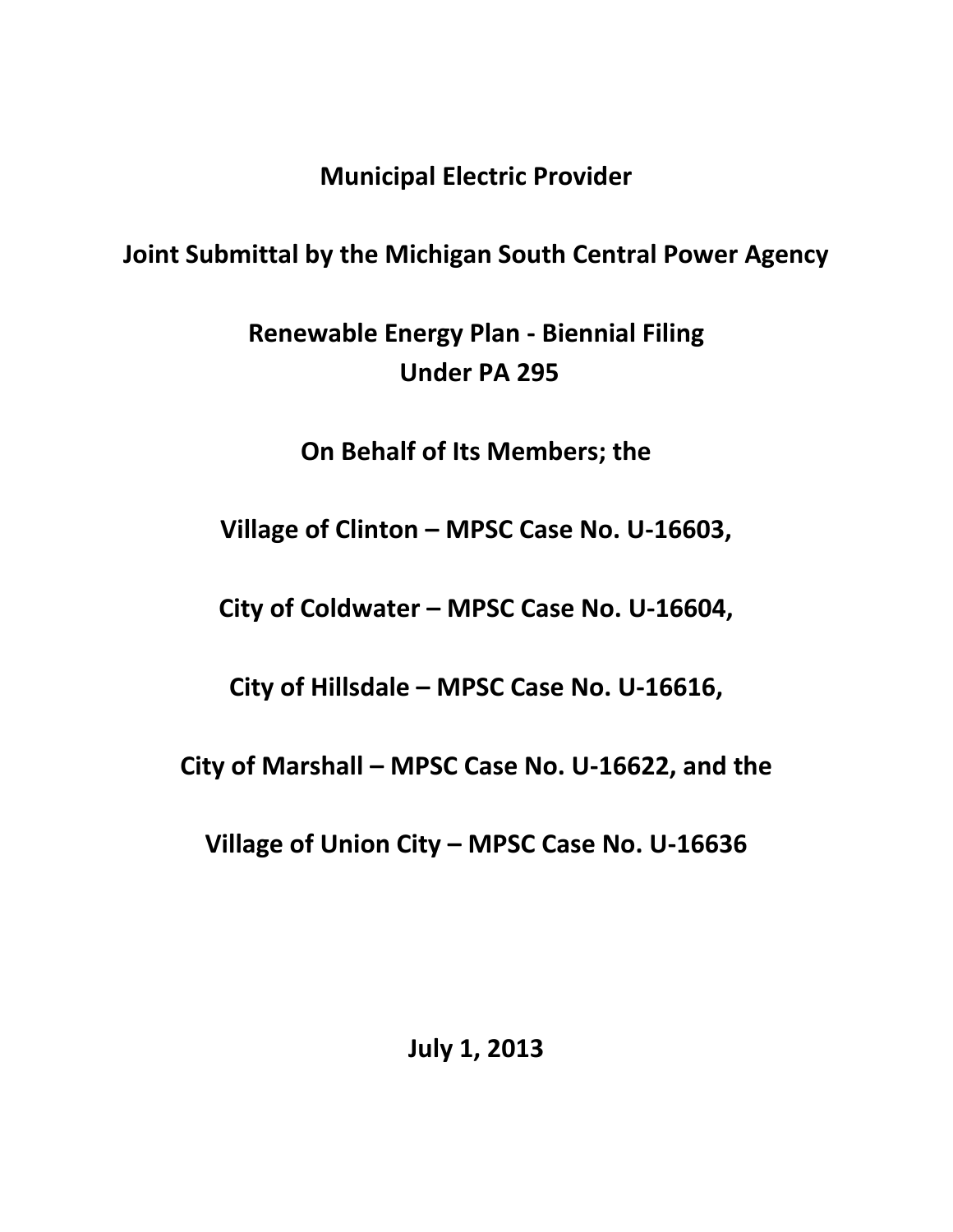This joint filing by the Michigan South Central Power Agency (MSCPA) on behalf of its Members, the Village of Clinton, the City of Coldwater, the City of Hillsdale, the City of Marshall, and the Village of Union City, complies with Public Act 295 of 2008 (the Act), the related December 4, 2008 Michigan Public Service Commission Order (MPSC Case No. U-15800), and the related October 4, 2011 Michigan Public Service Commission Orders (MPSC Case No. U-16603, U-16604,U-16616,U-16622,U-16636).

Part 2, Section 25, of the Act requires municipal utilities to file a twenty year plan to achieve renewable energy credit portfolio standards that are specified in Section 27. The plan must be filed with the MPSC with 120 days of the MPSC's temporary order, issued pursuant to Section 191. Each electric providers plan must do the following:

- a) Describe how the provider will meet the RPS standards;
- b) Specify whether the number of megawatt hours of electricity used in the calculation of the renewable energy credit portfolio will be weather normalized or based on the average number of megawatt hours of electricity sold by the electric provider annually during the previous 3 years to retail customers in this state;
- c) Include the expected incremental cost of compliance with the renewable energy standards;
- d) Describe the manner in which the provider will allocate costs.

This document and its attachments satisfy all of the requirements of Section 25 (2) for the twenty year period running from 2009 through 2028.

## **Section 25 (2) (a) "Describe how the provider will meet the renewable energy standards"**

The MSCPA, on behalf of its Members, will meet the renewable energy standards through the use of:

- *a)* Existing hydro resources for the City of Marshall and the Village of Union City; *(Section 11, (i), (iv), (B) of the Act)*
- *b)* New hydro resources under purchase power agreements with N.E.W. Hydro, LLC*;(Section 11, (i), (iv), (B) of the Act)*
- *c)* New hydro resources currently under development through AMP; *(Section 11, (i), (iv), (B) and Section 29, (2), (f) of the Act)*

The above described resources are further described in Attachment A.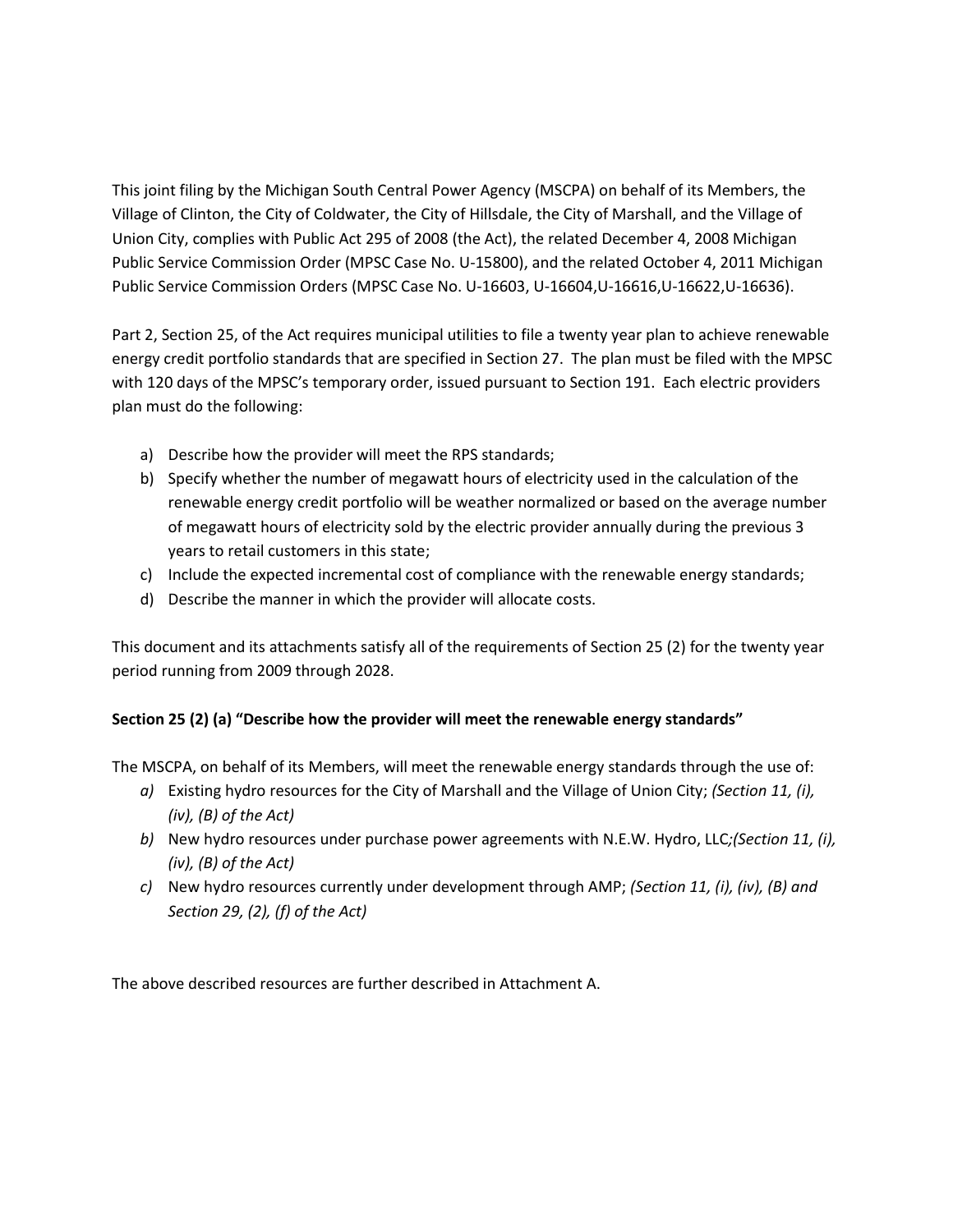**Section 25 (2) (b) "Specify whether the number of megawatt hours of electricity used in the calculation of the renewable energy credit portfolio will be weather normalized or based on the average number of megawatt hours of electricity sold by the electric provider annually during the previous 3 years to retail customers in this state"**

The MSCPA, and each of its Members, will be calculating their renewable energy credit portfolio requirements based on the average number of megawatt hours of electricity sold by each member annually during the previous three years to retail customers in this state.

# **Section 25 (2) (c) "Include the expected incremental cost of compliance with the renewable energy standards"**

Following the *Filing Requirements and Instructions for Renewable Energy Plans for Municipally-Owned Electric Utilities* provided in Attachment C of the MPSC Order to implement PA 295, we have provided *Attachment B – Renewable Energy Plan Surcharge Summary* which details the compliance cost for each MSCPA Member. As shown in each Member's *Attachment B*, MSCPA Members do not anticipate any additional costs of compliance associated with the renewable energy standards. Production costs for both the current and future hydro are not expected to add to MSCPA's energy supply costs.

## **Section 25 (2) (d) "Describe the manner in which the provider will allocate costs"**

Due to the fact that no additional cost of compliance is anticipated, there will be no charges allocated to MSCPA Member customers.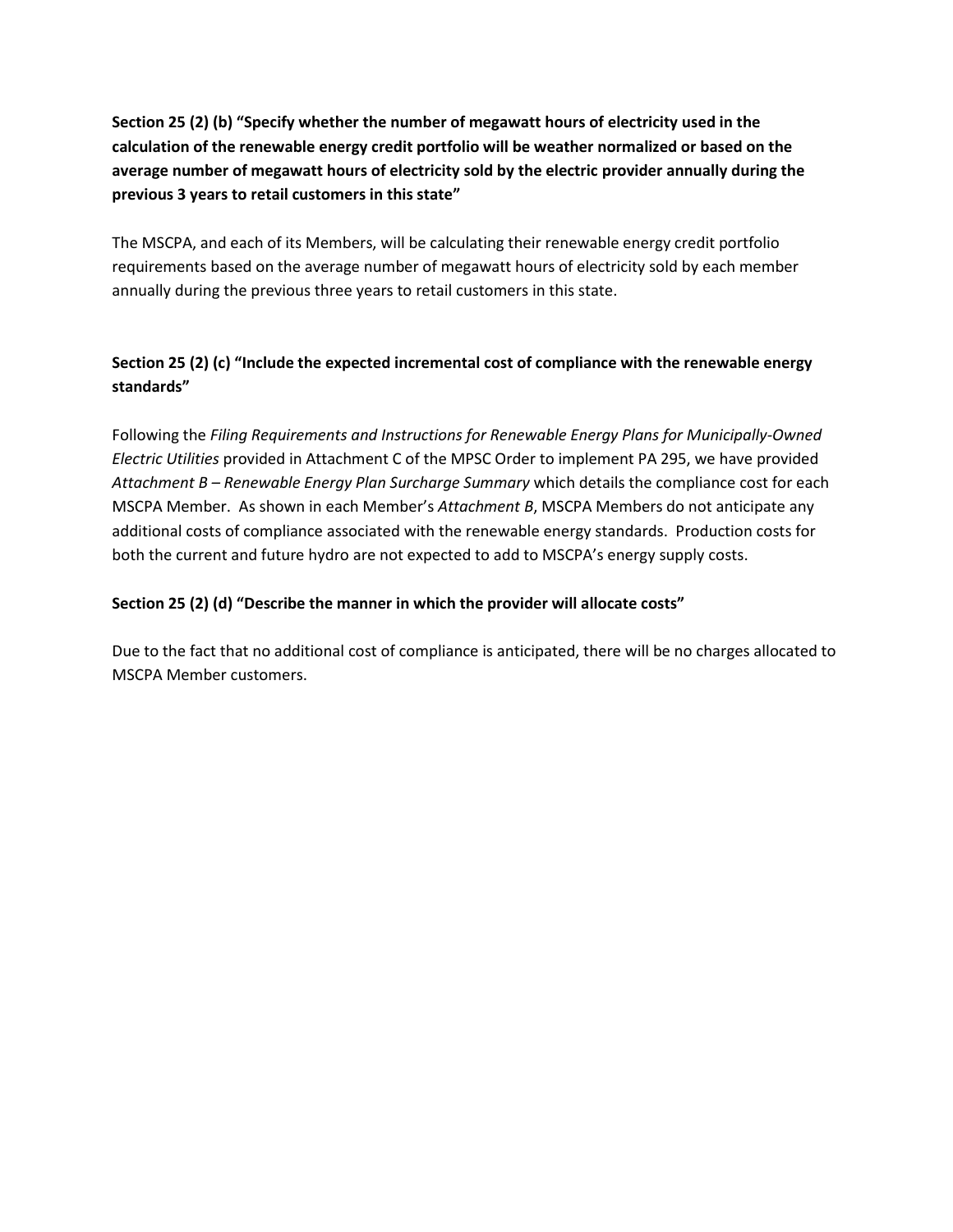# **Attachment A – MSCPA Member Renewable Energy Resources**

#### **Existing Hydro Resources**

City of Marshall – Owns and operates an existing run-of-the-river hydro facility consisting of two units with a combined capacity of 0.319 MW. During the past three years, this facility generated a total of 4,088 megawatt hours, an annual average of 1,363 megawatt hours, which equates to an average annual capacity factor of 55%.

Village of Union City – Owns and operates an existing run-of-the-river hydro facility consisting of two units with a combined capacity of 0.375 MW. During the past three years, this facility generated a total of 4,439 megawatt hours, an annual average of 1,480 megawatt hours, which equates to an average annual capacity factor of 50%.

#### **New Hydro Resources**

 The MSCPA Members have committed to purchase 8.56 MW of two hydro units located at Menominee, Michigan and Oconto Falls, Wisconsin under a twenty-year PPA with N.E.W. Hydro, LLC. These units are currently in operation and MSCPA will begin receiving power on July 1, 2013 from these units. The units have an installed capacity of 8.56 MW and an anticipated annual capacity factor of 55%.

| Member                | Capacity (MW) | <b>Expected Annual Energy (MWh)</b> |
|-----------------------|---------------|-------------------------------------|
| Village of Clinton    | 0.56          | 2,197                               |
| City of Coldwater     | 3.43          | 13,523                              |
| City of Hillsdale     | 2.18          | 8.621                               |
| City of Marshall      | 2.06          | 8.114                               |
| Village of Union City | .34           | 1,353                               |

The allocation of interest in these projects for the participating MSCPA members is as follows:

 Four of the five MSCPA Members have also committed to purchase 13.4 MW of a hydro development project through AMP, an Ohio corporation that provides energy related services to, at present, 130 municipal members located in seven states. The original hydro project consists of the development of three hydro generation stations at existing lock and dam facilities located on the Ohio River. The units were originally scheduled to be online in 2012, but with construction delays the first project is now scheduled to be on line by late-2014 with the final two units to be on line in 2015. Collectively, these units are expected to have an installed capacity of 206 MW, with an anticipated annual capacity factor of 55%.

The allocation of interest in this project for the participating MSCPA members is as follows:

| Member             | Capacity (MW) | <b>Expected Annual Energy (MWh)</b> |
|--------------------|---------------|-------------------------------------|
| Village of Clinton | 0.7           | 3.373                               |
| City of Coldwater  | 6.5           | 31.317                              |
| City of Hillsdale  | 3.4           | 16.381                              |
| City of Marshall   | 2.8           | 13.490                              |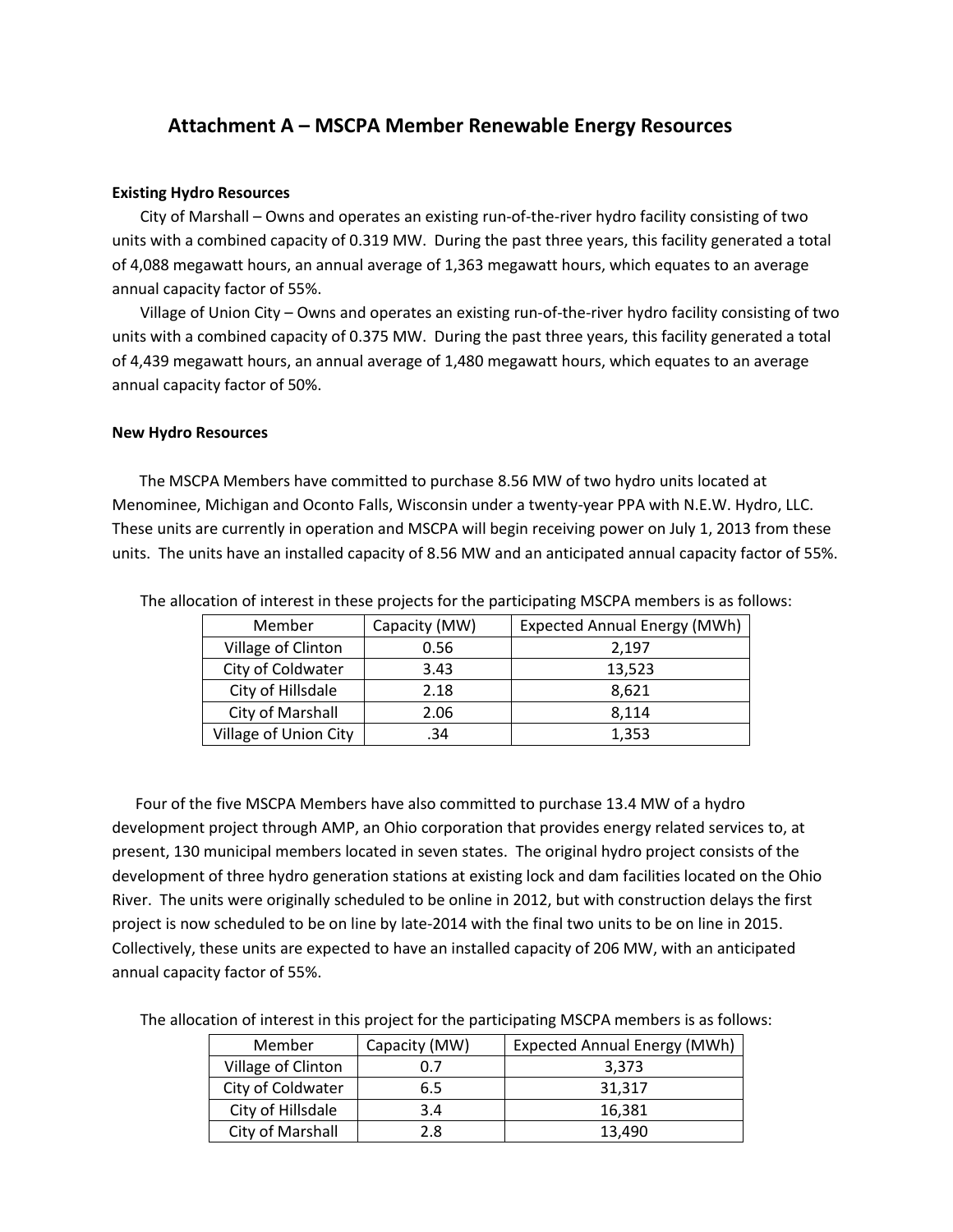### MUNICIPALLY OWNED ELECTRIC UTILITIES - RENEWABLE ENERGY PLAN SURCHARGE AND COMPLIANCE SUMMARY

#### **Attachment B - Renewable Energy Plan Surcharge Summary**

**Village of Union City - MPSC Case U-16636**

| Annual Retail Sales (Actual/Forecast 2011-2029)                                                                                                                                           | Units<br><b>MWH</b>      | 2009<br>14,232           | 2010<br>15,412           | 2011<br>15,851           | 2012<br>16,131  | 2013<br>16,212           | 2014<br>16,293           | 2015                     | 2016            |
|-------------------------------------------------------------------------------------------------------------------------------------------------------------------------------------------|--------------------------|--------------------------|--------------------------|--------------------------|-----------------|--------------------------|--------------------------|--------------------------|-----------------|
| Sales Forecast (3-yr running average)                                                                                                                                                     | <b>MWH</b>               |                          |                          |                          | 15,165          | 15,798                   | 16,065                   | 16,212                   |                 |
| RPS Renewable Energy Credit Compliance Requirement                                                                                                                                        |                          |                          |                          |                          |                 |                          |                          |                          |                 |
| RE Portfolio (Sales Forecast Multiplied by 10%)                                                                                                                                           | <b>REC</b>               |                          |                          |                          | 1,517           | 1,580                    | 1,607                    | 1,621                    | 1,621           |
| Baseline (REC from existing RE Supply (Pre RPS))                                                                                                                                          | <b>REC</b>               |                          |                          |                          | 1,625           | 1,625                    | 1,625                    | 1,625                    | 1,625           |
| Additional REC necessary to meet Compliance (RE Portfolio Less Baseline)<br>RPS Requirements Adder (2012: 20%, 2013: 33%, 2014: 50%, 2015: 100%) (ie: 20% of<br>Additional REC necessary) | <b>REC</b><br><b>REC</b> | 0%                       | 0%                       | 0%                       | (108)<br>20%    | (45)<br>33%              | (18)<br>50%              | (4)<br>100%              | (4)<br>100%     |
| REC's Required due to RPS Requirements Adder                                                                                                                                              |                          |                          |                          |                          |                 |                          |                          |                          |                 |
| Compliance Requirement (Sum of RPS Requirements Adder above and Baseline)                                                                                                                 | <b>REC</b>               | $\overline{\phantom{a}}$ | $\overline{\phantom{a}}$ | $\overline{\phantom{a}}$ | (108)<br>1,517  | (45)<br>1,580            | (18)<br>1,607            | (4)<br>1,621             | (4)<br>1,621    |
| <b>REC Inventory</b>                                                                                                                                                                      |                          |                          |                          |                          |                 |                          |                          |                          |                 |
| <b>REC Obtained:</b>                                                                                                                                                                      |                          |                          |                          |                          |                 |                          |                          |                          |                 |
| <b>Generation Based</b>                                                                                                                                                                   |                          |                          |                          |                          |                 |                          |                          |                          |                 |
| <b>Banked from Prior Year</b>                                                                                                                                                             | <b>REC</b>               |                          | 1,856                    | 3,696                    | 5,399           | 6,792                    |                          |                          |                 |
| Future Year REC's (up to 120 days)                                                                                                                                                        | <b>REC</b>               |                          |                          |                          |                 |                          |                          |                          |                 |
| Future Year Incentive REC's (up to 120 days)                                                                                                                                              | <b>REC</b>               |                          |                          |                          |                 |                          |                          |                          |                 |
| Less: REC's Allocated to Prior Year                                                                                                                                                       | REC                      |                          |                          |                          |                 |                          |                          |                          |                 |
| Less: Incentive REC's Allocated to Prior Year                                                                                                                                             | <b>REC</b>               |                          |                          |                          |                 |                          |                          |                          |                 |
| Build/BOT                                                                                                                                                                                 | <b>REC</b>               | 1,698                    | 1,681                    | 1,555                    | 1,203           | 1,655                    | 1,655                    | 1,655                    | 1,655           |
| PPA N.E.W. Hydro, LLC                                                                                                                                                                     | <b>REC</b>               |                          |                          |                          |                 | 535                      | 1,352                    | 1,352                    | 1,352           |
| PPA AMP Hydros                                                                                                                                                                            | <b>REC</b>               |                          |                          |                          |                 | J.                       |                          |                          |                 |
| Subtotal (1)                                                                                                                                                                              | <b>REC</b>               | 1,698                    | 3,537                    | 5,251                    | 6,602           | 8,982                    | 3,007                    | 3,007                    | 3,007           |
| Purchase                                                                                                                                                                                  | <b>REC</b>               |                          |                          | $\overline{a}$           | 3,042           | $\overline{\phantom{a}}$ |                          | $\overline{\phantom{a}}$ |                 |
| Incentive (SB 213 Sec 39 (2))                                                                                                                                                             | <b>REC</b>               | 158                      | 159                      | 148                      | 113             | 145                      | 145                      | 145                      | 145             |
| Subtotal (2)                                                                                                                                                                              | <b>REC</b>               | 1,856                    | 3,696                    | 5,399                    | 9,757           | 9,127                    | 3,152                    | 3,152                    | 3,152           |
| Less: Sold                                                                                                                                                                                | <b>REC</b>               |                          |                          |                          | (1, 448)        | (7, 547)                 | (1, 545)                 | (1,531)                  | (1,531)         |
| Less: Retired for Compliance                                                                                                                                                              | <b>REC</b>               |                          |                          |                          | (1, 517)        | (1,580)                  | (1,607)                  | (1,621)                  | (1,621)         |
| Less: Expired                                                                                                                                                                             | <b>REC</b>               |                          |                          | $\overline{\phantom{a}}$ |                 |                          |                          |                          |                 |
| Year-End REC Balance                                                                                                                                                                      | REC                      | 1,856                    | 3,696                    | 5,399                    | 6,792           |                          |                          |                          |                 |
| RPS Renewable Energy Credit Compliance Requirement                                                                                                                                        |                          |                          |                          |                          |                 |                          |                          |                          |                 |
| <b>Compliance Requirement</b>                                                                                                                                                             | <b>REC</b>               |                          |                          |                          | 1,517           | 1,580                    | 1,607                    | 1,621                    | 1,621           |
| <b>Retired for Compliance</b><br>REC Compliance Percentage (Retired for Compliance/Sales Forecast)                                                                                        | <b>REC</b><br>℅          |                          |                          |                          | 1,517<br>10.00% | 1,580<br>10.00%          | 1,607<br>10.00%          | 1,621<br>10.00%          | 1,621<br>10.00% |
| Revenue Requirement (Renewable only)                                                                                                                                                      |                          |                          |                          |                          |                 |                          |                          |                          |                 |
| Build/BOT                                                                                                                                                                                 | \$'s                     |                          |                          |                          | 96,240          | 132,400                  | 132,400                  | 132,400                  | 132,400         |
| <b>PPA</b>                                                                                                                                                                                | \$'s                     |                          |                          |                          |                 | 26,215                   | 66,248                   | 66,248                   | 66,248          |
| REC Purchases (Sales) 2012 Actual, Remainder @ \$3 Estimated per REC                                                                                                                      | \$'s                     |                          |                          |                          | 506             | (22, 641)                | (4,635)                  | (4, 593)                 | (4, 593)        |
| Total                                                                                                                                                                                     | $s$ 's                   |                          |                          |                          | 96,746          | 135,974                  | 194,013                  | 194,055                  | 194,055         |
| \$ Per MWH/ (\$ Per REC if no Build/BOT or PPA for that year)                                                                                                                             | \$MWH or<br><b>SREC</b>  |                          |                          |                          | 22              | 58                       | 62                       | 62                       | 62              |
| <b>Forecasted Transfer Price</b>                                                                                                                                                          | \$/MWH                   |                          |                          |                          | 133             | 133                      | 133                      | 133                      | 133             |
| Amount recoved through PSCR (transfer price * volume of energy or REC's)                                                                                                                  | $s$ 's                   |                          |                          |                          | 564,585         | 291,270                  | 399,931                  | 399,931                  | 399,931         |
| <b>Incremental Cost of Compliance</b>                                                                                                                                                     | $s$ 's                   |                          |                          |                          | 506             | $\overline{\phantom{a}}$ | $\overline{\phantom{a}}$ | $\overline{\phantom{a}}$ | $\sim$          |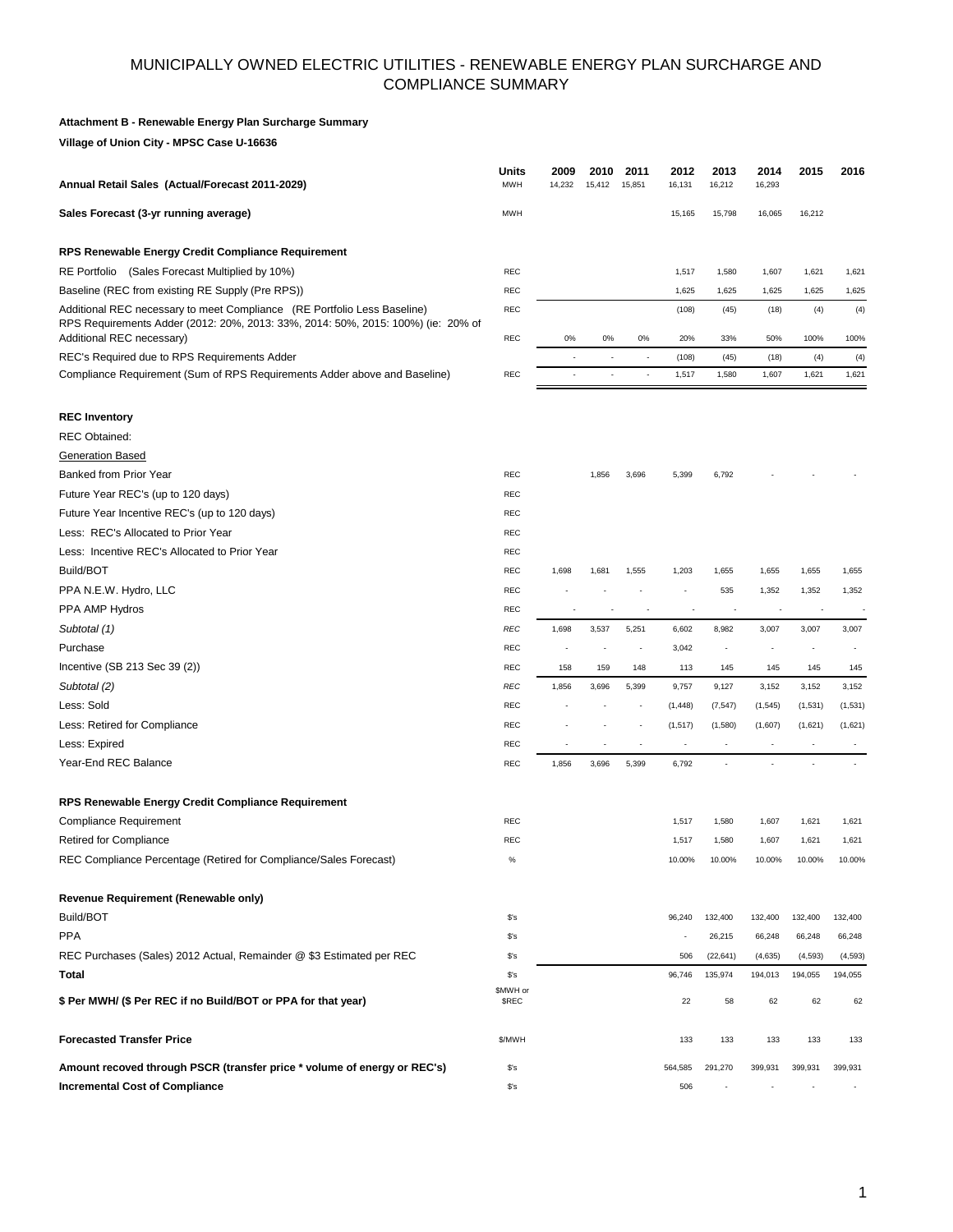### MUNICIPALLY OWNED ELECTRIC UTILITIES - RENEWABLE ENERGY PLAN SURCHARGE AND COMPLIANCE SUMMARY

#### **Attachment B - Renewable Energy Plan Surcharge Summary**

**Village of Union City - MPSC Case U-16636**

| Annual Retail Sales (Actual/Forecast 2011-2029)                                                                                                                                           | Units<br><b>MWH</b>      | 2017                     | 2018                     | 2019                     | 2020                     | 2021                     | 2022            | 2023            |
|-------------------------------------------------------------------------------------------------------------------------------------------------------------------------------------------|--------------------------|--------------------------|--------------------------|--------------------------|--------------------------|--------------------------|-----------------|-----------------|
| Sales Forecast (3-yr running average)                                                                                                                                                     | <b>MWH</b>               |                          |                          |                          |                          |                          |                 |                 |
| RPS Renewable Energy Credit Compliance Requirement                                                                                                                                        |                          |                          |                          |                          |                          |                          |                 |                 |
| RE Portfolio (Sales Forecast Multiplied by 10%)                                                                                                                                           | REC                      | 1,621                    | 1,621                    | 1,621                    | 1,621                    | 1,621                    | 1,621           | 1,621           |
| Baseline (REC from existing RE Supply (Pre RPS))                                                                                                                                          | <b>REC</b>               | 1,625                    | 1,625                    | 1,625                    | 1,625                    | 1,625                    | 1,625           | 1,625           |
| Additional REC necessary to meet Compliance (RE Portfolio Less Baseline)<br>RPS Requirements Adder (2012: 20%, 2013: 33%, 2014: 50%, 2015: 100%) (ie: 20% of<br>Additional REC necessary) | REC<br>REC               | (4)<br>100%              | (4)<br>100%              | (4)<br>100%              | (4)<br>100%              | (4)<br>100%              | (4)<br>100%     | (4)<br>100%     |
| REC's Required due to RPS Requirements Adder                                                                                                                                              |                          | (4)                      | (4)                      | (4)                      | (4)                      | (4)                      | (4)             | (4)             |
| Compliance Requirement (Sum of RPS Requirements Adder above and Baseline)                                                                                                                 | REC                      | 1,621                    | 1,621                    | 1,621                    | 1,621                    | 1,621                    | 1,621           | 1,621           |
| <b>REC Inventory</b>                                                                                                                                                                      |                          |                          |                          |                          |                          |                          |                 |                 |
| <b>REC Obtained:</b>                                                                                                                                                                      |                          |                          |                          |                          |                          |                          |                 |                 |
| <b>Generation Based</b>                                                                                                                                                                   |                          |                          |                          |                          |                          |                          |                 |                 |
| Banked from Prior Year                                                                                                                                                                    | <b>REC</b>               |                          |                          |                          |                          |                          |                 |                 |
| Future Year REC's (up to 120 days)                                                                                                                                                        | <b>REC</b>               |                          |                          |                          |                          |                          |                 |                 |
| Future Year Incentive REC's (up to 120 days)                                                                                                                                              | REC                      |                          |                          |                          |                          |                          |                 |                 |
| Less: REC's Allocated to Prior Year                                                                                                                                                       | REC                      |                          |                          |                          |                          |                          |                 |                 |
| Less: Incentive REC's Allocated to Prior Year                                                                                                                                             | <b>REC</b>               |                          |                          |                          |                          |                          |                 |                 |
| Build/BOT                                                                                                                                                                                 | <b>REC</b>               | 1,655                    | 1,655                    | 1,655                    | 1,655                    | 1,655                    | 1,655           | 1,655           |
| PPA N.E.W. Hydro, LLC                                                                                                                                                                     | REC                      | 1,352                    | 1,352                    | 1,352                    | 1,352                    | 1,352                    | 1,352           | 1,352           |
| PPA AMP Hydros                                                                                                                                                                            | REC                      |                          |                          |                          |                          |                          |                 |                 |
| Subtotal (1)                                                                                                                                                                              | <b>REC</b>               | 3,007                    | 3,007                    | 3,007                    | 3,007                    | 3,007                    | 3,007           | 3,007           |
| Purchase                                                                                                                                                                                  | REC                      |                          |                          |                          |                          |                          |                 |                 |
| Incentive (SB 213 Sec 39 (2))                                                                                                                                                             | REC                      | 145                      | 145                      | 145                      | 145                      | 145                      | 145             | 145             |
| Subtotal (2)                                                                                                                                                                              | REC                      | 3,152                    | 3,152                    | 3,152                    | 3,152                    | 3,152                    | 3,152           | 3,152           |
| Less: Sold                                                                                                                                                                                | <b>REC</b>               | (1, 531)                 | (1,531)                  | (1,531)                  | (1,531)                  | (1,531)                  | (1,531)         | (1,531)         |
| Less: Retired for Compliance                                                                                                                                                              | REC                      | (1,621)                  | (1,621)                  | (1,621)                  | (1,621)                  | (1,621)                  | (1,621)         | (1,621)         |
| Less: Expired                                                                                                                                                                             | <b>REC</b>               | $\overline{\phantom{a}}$ | $\overline{\phantom{a}}$ | $\overline{\phantom{a}}$ | $\overline{\phantom{a}}$ | $\overline{\phantom{a}}$ | $\overline{a}$  |                 |
| Year-End REC Balance                                                                                                                                                                      | <b>REC</b>               |                          |                          |                          | L.                       |                          |                 |                 |
| RPS Renewable Energy Credit Compliance Requirement                                                                                                                                        |                          |                          |                          |                          |                          |                          |                 |                 |
| <b>Compliance Requirement</b>                                                                                                                                                             | REC                      | 1,621                    | 1,621                    | 1,621                    | 1,621                    | 1,621                    | 1,621           | 1,621           |
| <b>Retired for Compliance</b><br>REC Compliance Percentage (Retired for Compliance/Sales Forecast)                                                                                        | REC                      | 1,621<br>10.00%          | 1,621<br>10.00%          | 1,621<br>10.00%          | 1,621<br>10.00%          | 1,621<br>10.00%          | 1,621<br>10.00% | 1,621<br>10.00% |
| Revenue Requirement (Renewable only)                                                                                                                                                      |                          |                          |                          |                          |                          |                          |                 |                 |
| Build/BOT                                                                                                                                                                                 | $s$ 's                   | 132,400                  | 132,400                  | 132,400                  | 132,400                  | 132,400                  | 132,400         | 132,400         |
| <b>PPA</b>                                                                                                                                                                                | $$^{\prime}$ s           | 66,248                   | 66,248                   | 66,248                   | 66,248                   | 66,248                   | 66,248          | 66,248          |
| REC Purchases (Sales) 2012 Actual, Remainder @ \$3 Estimated per REC                                                                                                                      | $$^{\prime}$ s           | (4, 593)                 | (4, 593)                 | (4, 593)                 | (4, 593)                 | (4, 593)                 | (4, 593)        | (4, 593)        |
| Total                                                                                                                                                                                     | $$^{\prime}$ s           | 194,055                  | 194,055                  | 194,055                  | 194,055                  | 194,055                  | 194,055         | 194,055         |
| \$ Per MWH/ (\$ Per REC if no Build/BOT or PPA for that year)                                                                                                                             | \$MWH or<br><b>\$REC</b> | 62                       | 62                       | 62                       | 62                       | 62                       | 62              | 62              |
| <b>Forecasted Transfer Price</b>                                                                                                                                                          | \$/MWH                   | 133                      | 133                      | 133                      | 133                      | 133                      | 133             | 133             |
| Amount recoved through PSCR (transfer price * volume of energy or REC's)                                                                                                                  | $$^{\prime}$ s           | 399,931                  | 399,931                  | 399,931                  | 399,931                  | 399,931                  | 399,931         | 399,931         |
| <b>Incremental Cost of Compliance</b>                                                                                                                                                     | $$^{\prime}$ s           |                          |                          |                          |                          |                          |                 |                 |